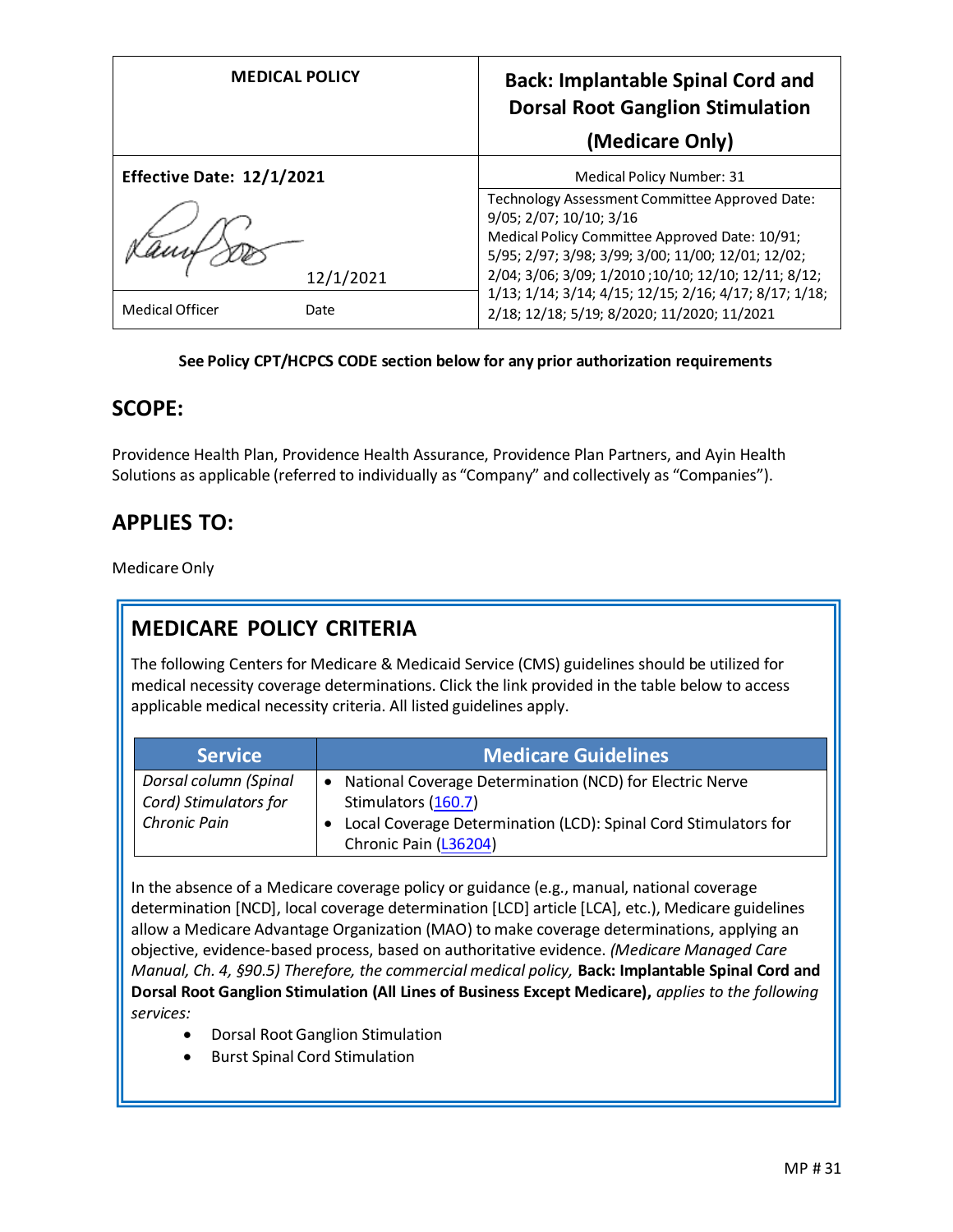### **BILLING GUIDELINES**

See associated local coverage articles (LCAs) for additional coding, billing, and utilization guidance, including frequency and place of service (POS) limitations:

• LCA: Billing and Coding: Spinal Cord Stimulators for Chronic Pain [\(A57792\)](https://www.cms.gov/medicare-coverage-database/details/article-details.aspx?articleId=57792)

# **CPT/HCPCS CODES**

| <b>Medicare Only</b>                |                                                                                                                                                                                       |  |
|-------------------------------------|---------------------------------------------------------------------------------------------------------------------------------------------------------------------------------------|--|
| <b>Prior Authorization Required</b> |                                                                                                                                                                                       |  |
| 63650                               | Percutaneous implantation of neurostimulator electrode array, epidural                                                                                                                |  |
| 63655                               | Laminectomy for implantation of neurostimulator electrodes, plate/paddle, epidural                                                                                                    |  |
| 63661                               | Removal of spinal neurostimulator electrode percutaneous array(s), including<br>fluoroscopy, when performed                                                                           |  |
| 63662                               | Removal of spinal neurostimulator electrode plate/paddle(s) placed via laminotomy or<br>laminectomy, including fluoroscopy, when performed                                            |  |
| 63663                               | Revision including replacement, when performed, of spinal neurostimulator electrode<br>percutaneous array(s), including fluoroscopy, when performed                                   |  |
| 63664                               | Revision including replacement, when performed, of spinal neurostimulator electrode<br>plate/paddle(s) placed via laminotomy or laminectomy, including fluoroscopy, when<br>performed |  |
| 63685                               | Insertion or replacement of spinal neurostimulator pulse generator or receiver, direct or<br>inductive coupling                                                                       |  |
| 63688                               | Revision or removal of implanted spinal neurostimulator pulse generator or receiver                                                                                                   |  |
| C1767                               | Generator, neurostimulator (implantable), non-rechargeable                                                                                                                            |  |
| C1778                               | Lead, neurostimulator (implantable)                                                                                                                                                   |  |
| C1787                               | Patient programmer, neurostimulator                                                                                                                                                   |  |
| C1816                               | Receiver and/or transmitter, neurostimulator (implantable)                                                                                                                            |  |
| C1820                               | Generator, neurostimulator (implantable), with rechargeable battery and charging<br>system                                                                                            |  |
| C1822                               | Generator, neurostimulator (implantable), high frequency, with rechargeable battery and<br>charging system                                                                            |  |
| C1823                               | Generator, neurostimulator (implantable), non-rechargeable, with transvenous sensing<br>and stimulation leads                                                                         |  |
| C1883                               | Adapter/extension, pacing lead or neurostimulator lead (implantable)                                                                                                                  |  |
| L8679                               | Implantable neurostimulator, pulse generator, any type                                                                                                                                |  |
| L8680                               | Implantable neurostimulator electrode, each                                                                                                                                           |  |
| L8681                               | Patient programmer (external) for use with implantable programmable neurostimulator<br>pulse generator, replacement only                                                              |  |
| L8682                               | Implantable neurostimulator radiofrequency receiver                                                                                                                                   |  |
| L8683                               | Radiofrequency transmitter (external) for use with implantable neurostimulator<br>radiofrequency receiver                                                                             |  |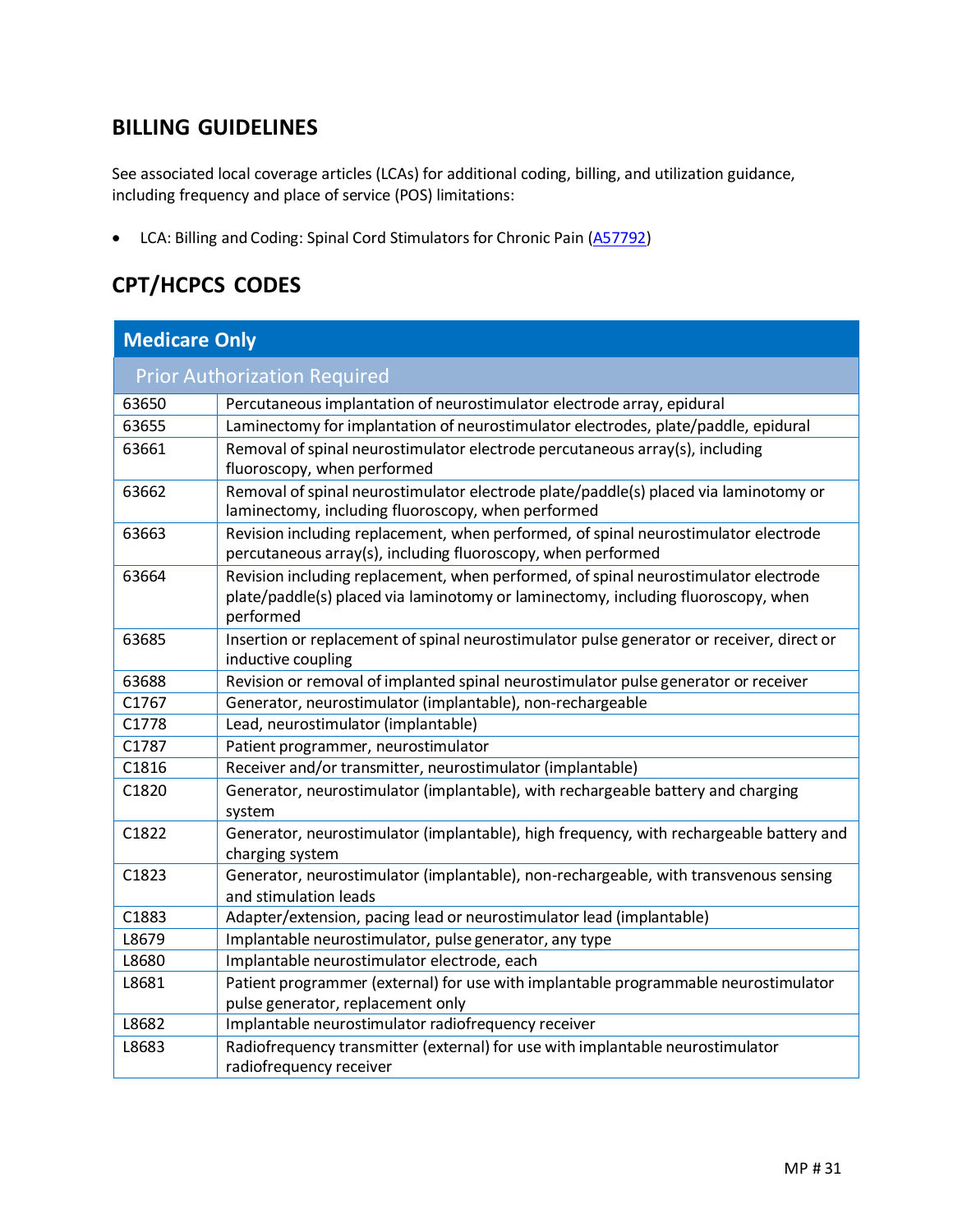| L8685                                                                                                                             | Implantable neurostimulator pulse generator, single array, rechargeable, includes<br>extension                                                                                                                                                                                                                                                                                                                                                                                                                                                                                                             |  |
|-----------------------------------------------------------------------------------------------------------------------------------|------------------------------------------------------------------------------------------------------------------------------------------------------------------------------------------------------------------------------------------------------------------------------------------------------------------------------------------------------------------------------------------------------------------------------------------------------------------------------------------------------------------------------------------------------------------------------------------------------------|--|
| L8686                                                                                                                             | Implantable neurostimulator pulse generator, single array, non-rechargeable, includes<br>extension                                                                                                                                                                                                                                                                                                                                                                                                                                                                                                         |  |
| L8687                                                                                                                             | Implantable neurostimulator pulse generator, dual array, rechargeable, includes<br>extension                                                                                                                                                                                                                                                                                                                                                                                                                                                                                                               |  |
| L8688                                                                                                                             | Implantable neurostimulator pulse generator, dual array, non-rechargeable, includes<br>extension                                                                                                                                                                                                                                                                                                                                                                                                                                                                                                           |  |
| L8689                                                                                                                             | External recharging system for battery (internal) for use with implantable<br>neurostimulator, replacement only                                                                                                                                                                                                                                                                                                                                                                                                                                                                                            |  |
| L8695                                                                                                                             | External recharging system for battery (external) for use with implantable<br>neurostimulator, replacement only                                                                                                                                                                                                                                                                                                                                                                                                                                                                                            |  |
|                                                                                                                                   | No Prior Authorization Required                                                                                                                                                                                                                                                                                                                                                                                                                                                                                                                                                                            |  |
| 95970                                                                                                                             | Electronic analysis of implanted neurostimulator pulse generator/transmitter (eg, contact<br>group[s], interleaving, amplitude, pulse width, frequency [Hz], on/off cycling, burst,<br>magnet mode, dose lockout, patient selectable parameters, responsive neurostimulation,<br>detection algorithms, closed loop parameters, and passive parameters) by physician or<br>other qualified health care professional; with brain, cranial nerve, spinal cord, peripheral<br>nerve, or sacral nerve, neurostimulator pulse generator/transmitter, without<br>programming                                      |  |
| 95971                                                                                                                             | Electronic analysis of implanted neurostimulator pulse generator/transmitter (eg,<br>contact group[s], interleaving, amplitude, pulse width, frequency [Hz], on/off cycling,<br>burst, magnet mode, dose lockout, patient selectable parameters, responsive<br>neurostimulation, detection algorithms, closed loop parameters, and passive<br>parameters) by physician or other qualified health care professional; with simple spinal<br>cord or peripheral nerve (eg, sacral nerve) neurostimulator pulse generator/transmitter<br>programming by physician or other qualified health care professional  |  |
| 95972                                                                                                                             | Electronic analysis of implanted neurostimulator pulse generator/transmitter (eg,<br>contact group[s], interleaving, amplitude, pulse width, frequency [Hz], on/off cycling,<br>burst, magnet mode, dose lockout, patient selectable parameters, responsive<br>neurostimulation, detection algorithms, closed loop parameters, and passive<br>parameters) by physician or other qualified health care professional; with complex spinal<br>cord or peripheral nerve (eg, sacral nerve) neurostimulator pulse generator/transmitter<br>programming by physician or other qualified health care professional |  |
| <b>Unlisted Codes</b>                                                                                                             |                                                                                                                                                                                                                                                                                                                                                                                                                                                                                                                                                                                                            |  |
| All unlisted codes will be reviewed for medical necessity, correct coding, and pricing at the                                     |                                                                                                                                                                                                                                                                                                                                                                                                                                                                                                                                                                                                            |  |
| claim level. If an unlisted code is billed related to services addressed in this policy then prior-<br>authorization is required. |                                                                                                                                                                                                                                                                                                                                                                                                                                                                                                                                                                                                            |  |
| 64999                                                                                                                             | Unlisted procedure, nervous system                                                                                                                                                                                                                                                                                                                                                                                                                                                                                                                                                                         |  |

### **INSTRUCTIONS FOR USE**

Company Medical Policies serve as guidance for the administration of plan benefits. Medical policies do not constitute medical advice nor a guarantee of coverage. Company Medical Policies are reviewed annually and are based upon published, peer-reviewed scientific evidence and evidence-based clinical